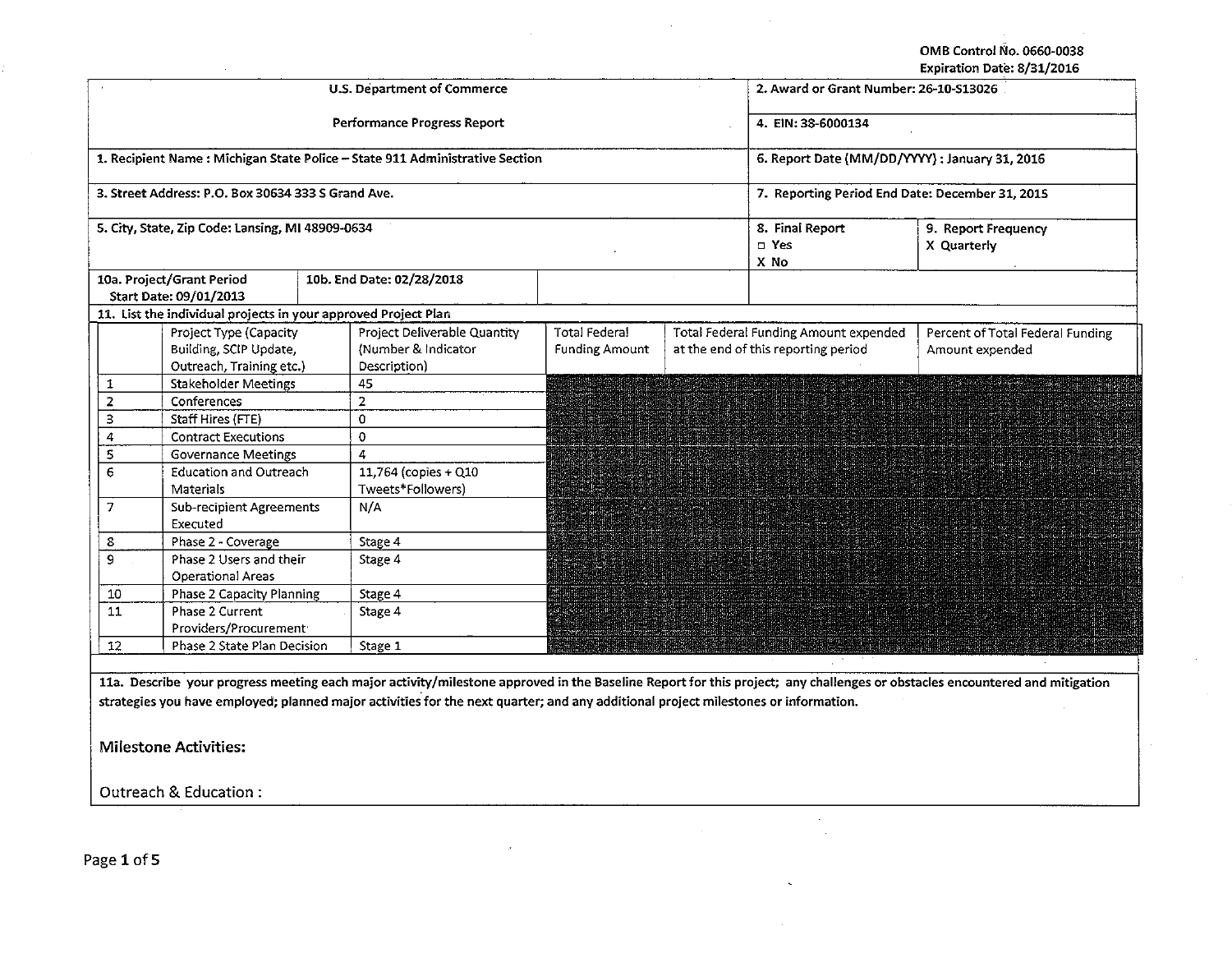- Conducted a Pre-Workshop session of "LTE 101" Educational Webinar to lesser-experienced attendees of the Regional Engagement Workshop for Emergency Management Region 6 (December 9) 10 attendees.
- Hosted the Region 6 Engagement Workshop in Grand Rapids, Ml (December 16) 34 Attendees
- Testified to the Communications and Technology Committee 1 Attendees

Governance: All governance meetings were hosted in Lansing Ml with additional access through a webinar

- Hosted Monthly Ml Public Safety Broadband Work Group Meetings: (October 6, and November 3) 24 Attendees
- Attended and presented at the Fall 2015 SPOC Meeting (October 7-8, 2015) 50 Attendees
- Hosted Michigan Public Safety Communications lnteroperability Board Meeting: (December 8) 17 Attendees

## Conferences:

- Attended the Michigan Broadband Conference (October 20) 1 Attendee
- Attended the North American International Cyber Summit (October 26) 1 Attendee

## Social Media:

• The @MiPSBB Twitter Account metrics are 386 Followers, 374 Tweets and Following 367 as of December 31, 2015

Twitter has been a great tool for the MiPSB outreach team to provide information to our followers regarding outreach events and educational opportunities, program updates and activities, governance items and related news items and discussions. Additionally, this has been beneficial to our outreach team in tracking activities with other SLIGP teams.

## Other Program Activities:

- Continue to collect information and enter contact information, outreach events and agency participation into Michigan User Engagement Database
- Outreach and Education
	- o Produced 2016 version of the Michigan Outreach and Education plan.
	- o Currently developing agenda and content for a number of regional (seven statewide Emergency Management Regions plus one Tribal focused session) conferences this winter and spring.
		- Conducted successful Pilot Workshop with region six stakeholders
		- Working on final plans and schedules

Page 2 of 5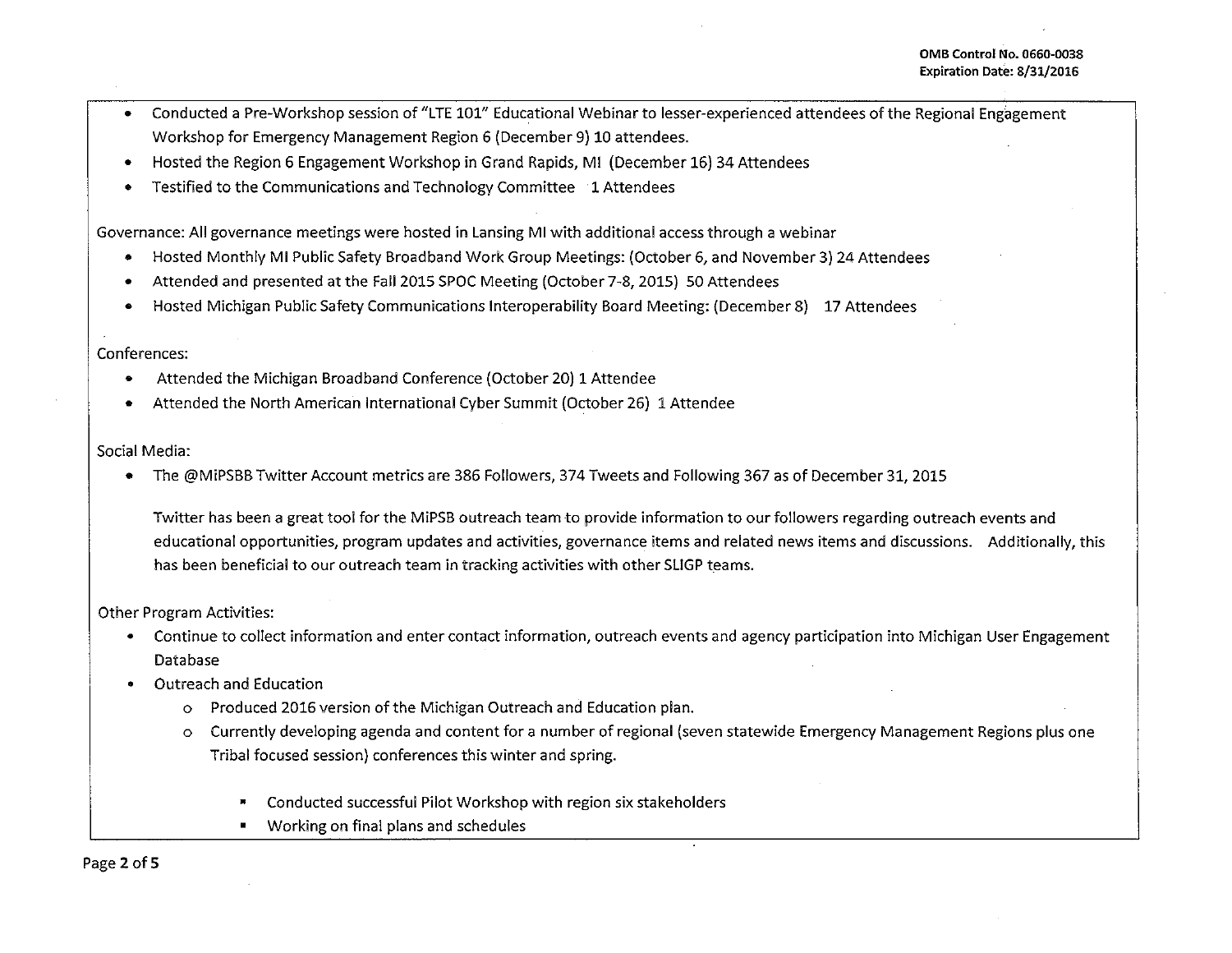llb. If the project team anticipates requesting any changes to the approved Baseline Report in the next quarter, describe those below. Note that any substantive changes to the Baseline Report must be approved by the Department of Commerce before implementation.

Nothing at this time

llc. Provide any other information that would be useful to NTIA as it assesses this project's progress.

Nothing at this time

lld. Describe any success stories or best practices you have identified. Please be as specific as possible.

The Michigan team has had excellent success in engaging the various Tribal Nations for the FirstNet Initial Consultation, with SO% participation. Laura Blastic (MiPSB Program Manager) made a presentation of the strategies and procedures employed to gain that level of participation, at the October SPOC Meeting in Denver.

12. Personnel

12a. If the project is not fully staffed, describe how any lack of staffing may impact the project's time line and when the project will be fully staffed.

12b. Staffing Table

| Job Title                              | FTE %      | Project(s) Assigned                                                                                                                   | Change                    |
|----------------------------------------|------------|---------------------------------------------------------------------------------------------------------------------------------------|---------------------------|
| <b>SWIC</b>                            | .5         | Provide oversight of all SLIGP project activities and outreach/education efforts                                                      | Continued work on SLIGP   |
| <b>Grant Director</b>                  | .10        | Provide oversight of all grant fiduciary activities and reporting requirements for the<br>state.                                      | Continued work on SLIGP   |
| CIO / SPOC                             | .1         | Primary point of contact. Inform Governor's office                                                                                    | Continued work on SLIGP   |
| SLIGP Program Manager                  | .5         | Project Management and operations                                                                                                     | Changed to Contract Staff |
| Shared Services Director               | .10        | Executive support and managing SLIGP project team                                                                                     | Continued work on SLIGP   |
| Shared Services Director Admin Support | .10        | Administrative support relating to SLIGP efforts including scheduling meetings,<br>preparing materials and human resources activities | Continued work on SLIGP   |
| Outreach Support Staff 1               | $\cdot$ 1  | Data preparation for outreach support including research on stakeholders groups and<br>potential outreach engagement opportunities    | Changed to Contract Staff |
| Budget & Procurement Analyst           | .1         | Advise in all procurement and purchasing required for SLIGP. Monitor and track staff<br>time reporting and project invoices           | Changed to Contract Staff |
| Outreach Support Staff 2               | .8         | Data preparation for outreach support including research on stakeholders groups and<br>potential outreach engagement opportunities    | Changed to Contract Staff |
| Outreach Support Staff 3               | .8         | Data preparation for outreach support including research on stakeholders groups and<br>potential outreach engagement opportunities    | Changed to Contract Staff |
| SWIC Admin Support                     | .1         | Administrative support relating to SLIGP efforts including scheduling meetings,<br>preparing materials and human resources activities | Continued work on SLIGP   |
| Subject Matter Expert Engineer 1       | .2         | Provided technical support to project                                                                                                 | Changed to Contract Staff |
| Subject Matter Expert Engineer 2       | $\cdot$ .2 | Provided technical support to project                                                                                                 | Changed to Contract Staff |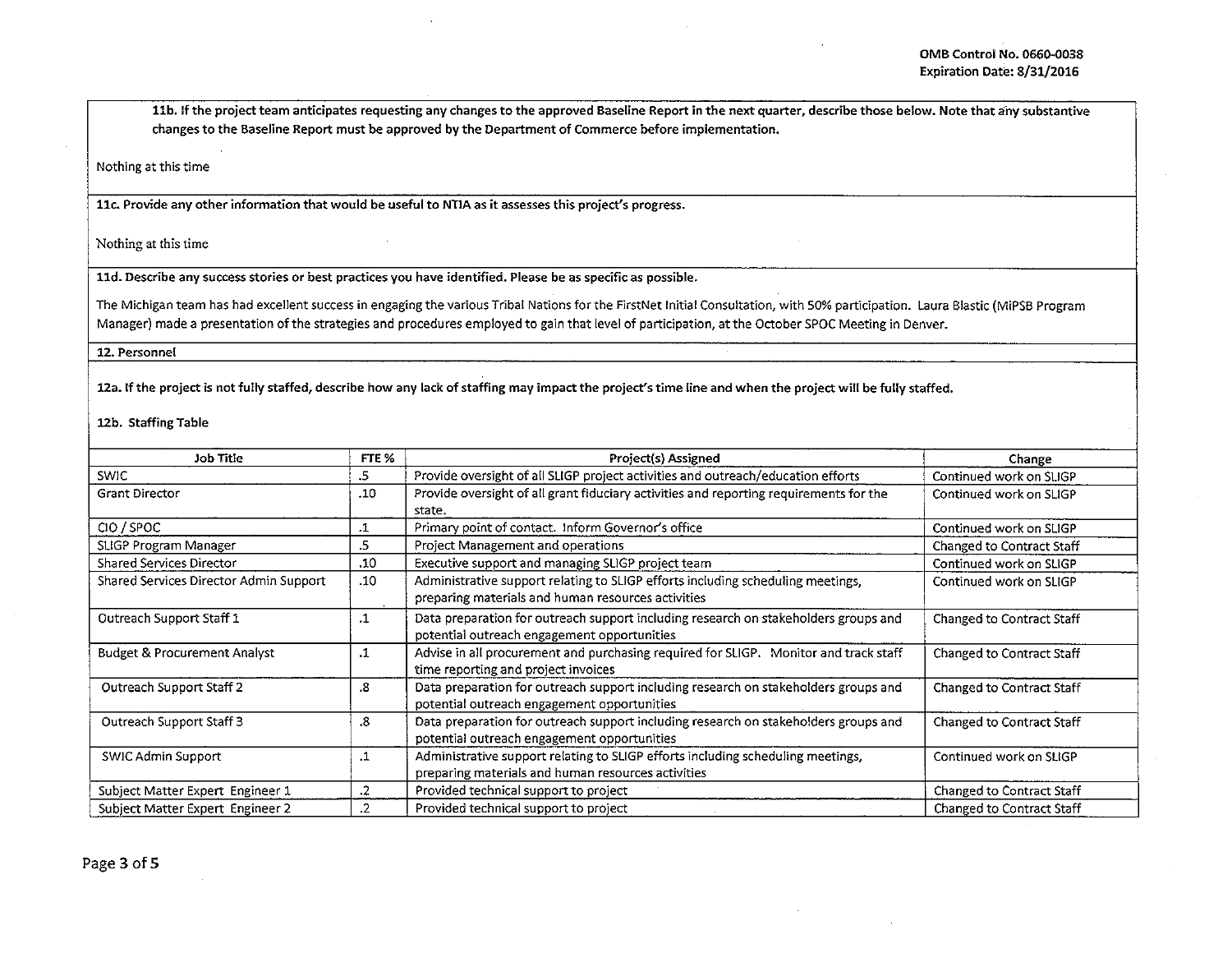|                                           |                                                                                                                                                                                                 |                          |                            | Add Row                       | Remove Row    |            |                                                |                                                 |                        |
|-------------------------------------------|-------------------------------------------------------------------------------------------------------------------------------------------------------------------------------------------------|--------------------------|----------------------------|-------------------------------|---------------|------------|------------------------------------------------|-------------------------------------------------|------------------------|
|                                           | 13. Subcontracts (Vendors and/or Subrecipients)                                                                                                                                                 |                          |                            |                               |               |            |                                                |                                                 |                        |
|                                           | 13a. Subcontracts Table - include all subcontractors. The totals from this table must equal the "Subcontracts Total" in Question 14f.                                                           |                          |                            |                               |               |            |                                                |                                                 |                        |
| Name                                      | Subcontract Purpose                                                                                                                                                                             | Type<br>(Vendor/Subrec.) | RFP/RFQ<br>Issued<br>(Y/N) | Contract<br>Executed<br>(Y/N) | Start<br>Date | End Date   | <b>Total Federal</b><br><b>Funds Allocated</b> | <b>Total Matching</b><br><b>Funds Allocated</b> | Project and % Assigned |
| State of<br>Michigan                      | <b>DTMB Project Staffing</b>                                                                                                                                                                    | Vendor                   | N                          | Y                             | 10/1/15       | 2/28/18    | \$1,708,755.23                                 | \$0.00                                          |                        |
| Consolidated<br>Telecom<br>Services (CTS) | Consulting and<br>General Support                                                                                                                                                               | Vendor                   | y                          | Y                             | 6/9/15        | 2/28/18    | \$1,197,362                                    | \$0.00                                          | UKI                    |
| Michigan<br>State<br>University           | Kellogg Hotel &<br>Conference Center                                                                                                                                                            | Vendor                   | N                          | Y.                            | 5/19/15       | 9/30/15    | \$2,500                                        | \$0.00                                          |                        |
| <b>AIC</b>                                | Consulting and<br>General Support                                                                                                                                                               | Vendor                   | ${\bf N}$                  | Y                             | 7/1/14        | 9/30/14    | \$123,455                                      | \$0.00                                          |                        |
| Cynergyze                                 | Consulting and<br>General Support                                                                                                                                                               | Vendor                   | N                          | Y                             | 3/1/14        | 6/30/14    | \$100,000                                      | \$0.00                                          |                        |
| Cynergyze                                 | Assist in the project<br>planning phase                                                                                                                                                         | Vendor                   | ${\bf N}$                  | Y                             | 12/31/13      | 2/28/14    | \$18,420                                       | \$0.00                                          |                        |
|                                           |                                                                                                                                                                                                 |                          |                            | Add Row                       |               | Remove Row |                                                |                                                 |                        |
|                                           |                                                                                                                                                                                                 |                          |                            |                               |               |            |                                                |                                                 |                        |
|                                           | 13b. Describe any challenges encountered with vendors and/or subrecipients.                                                                                                                     |                          |                            |                               |               |            |                                                |                                                 |                        |
| Nothing at this time                      |                                                                                                                                                                                                 |                          |                            |                               |               |            |                                                |                                                 |                        |
|                                           |                                                                                                                                                                                                 |                          |                            |                               |               |            |                                                |                                                 |                        |
|                                           |                                                                                                                                                                                                 |                          |                            |                               |               |            |                                                |                                                 |                        |
| 14. Budget Worksheet                      | Columns 2, 3 and 4 must match your current project budget for the entire award, which is the SF-424A on file.<br>Only list matching funds that the Department of Commerce has already approved. |                          |                            |                               |               |            |                                                |                                                 |                        |

 $\sim 10^{11}$  m  $^{-1}$ 

 $\sim 10^6$ 

Page 4 of 5

 $\sim 10^7$ 

 $\sim 10^{-1}$ 

 $\sim 10^7$ 

 $\mathcal{L}_{\mathrm{eff}}$  and  $\mathcal{L}_{\mathrm{eff}}$